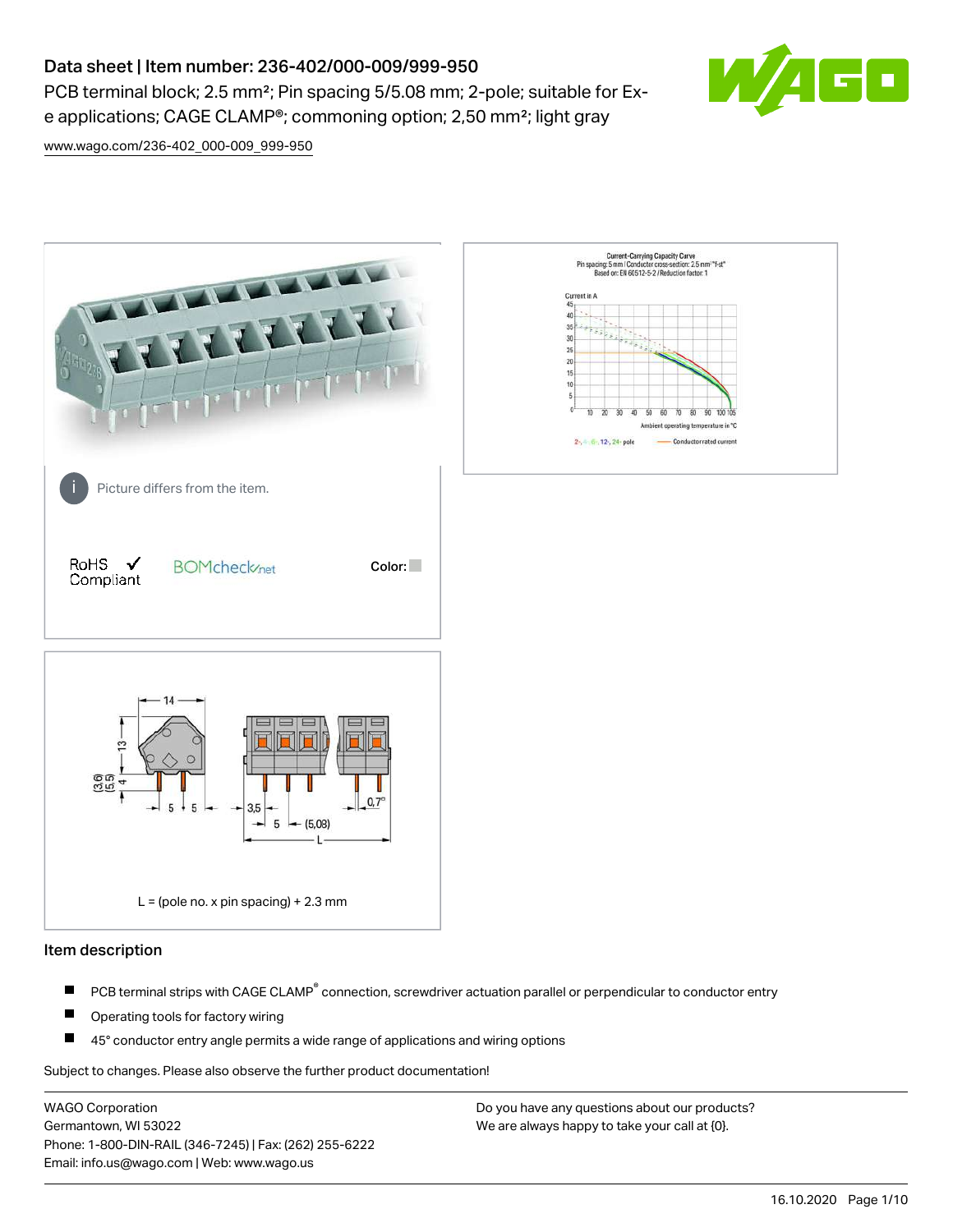

Set to metric or inch pin spacing by compressing PCB terminal strips or pulling them apart

## Data

Electrical data

### Ex information

| Ratings per                | ATEX: PTB 06 ATEX 1061 U / IECEx: PTB 06.0042 U |  |
|----------------------------|-------------------------------------------------|--|
| Rated voltage EN (Ex e II) | 176 V                                           |  |
| Rated current (Ex e II)    | 16 A                                            |  |

## Connection data

| Connection technology                             | CAGE CLAMP®                            |
|---------------------------------------------------|----------------------------------------|
| Actuation type                                    | Operating tool                         |
| Solid conductor                                   | $0.082.5$ mm <sup>2</sup> / 28  12 AWG |
| Fine-stranded conductor                           | $0.082.5$ mm <sup>2</sup> / 28  12 AWG |
| Fine-stranded conductor; with insulated ferrule   | $0.251.5$ mm <sup>2</sup>              |
| Fine-stranded conductor; with uninsulated ferrule | $0.251.5$ mm <sup>2</sup>              |
| Strip length                                      | $56$ mm / 0.2 $$ 0.24 inch             |
| Conductor connection direction to PCB             | 45°                                    |
| Pole No.                                          | $\overline{2}$                         |
| Total number of connection points                 | 2                                      |
| Total number of potentials                        | $\overline{2}$                         |
| Number of connection types                        |                                        |
| Number of levels                                  | 1                                      |
| Note (conductor cross-section)                    | 12 AWG: THHN, THWN                     |

## Physical data

| Pin spacing                          | 5/5.08 mm / 0.197/0.2 inch |
|--------------------------------------|----------------------------|
| Width                                | 12.3 mm / 0.484 inch       |
| Height                               | 17 mm / 0.669 inch         |
| Height from the surface              | 13 mm / 0.512 inch         |
| Depth                                | 14 mm / 0.551 inch         |
| Solder pin length                    | 4 mm                       |
| Solder pin dimensions                | $0.7 \times 0.7$ mm        |
| Drilled hole diameter with tolerance | $1.1$ <sup>(+0.1)</sup> mm |

Subject to changes. Please also observe the further product documentation!

| <b>WAGO Corporation</b>                                | Do you have any questions about our products? |
|--------------------------------------------------------|-----------------------------------------------|
| Germantown, WI 53022                                   | We are always happy to take your call at {0}. |
| Phone: 1-800-DIN-RAIL (346-7245)   Fax: (262) 255-6222 |                                               |
| Email: info.us@wago.com   Web: www.wago.us             |                                               |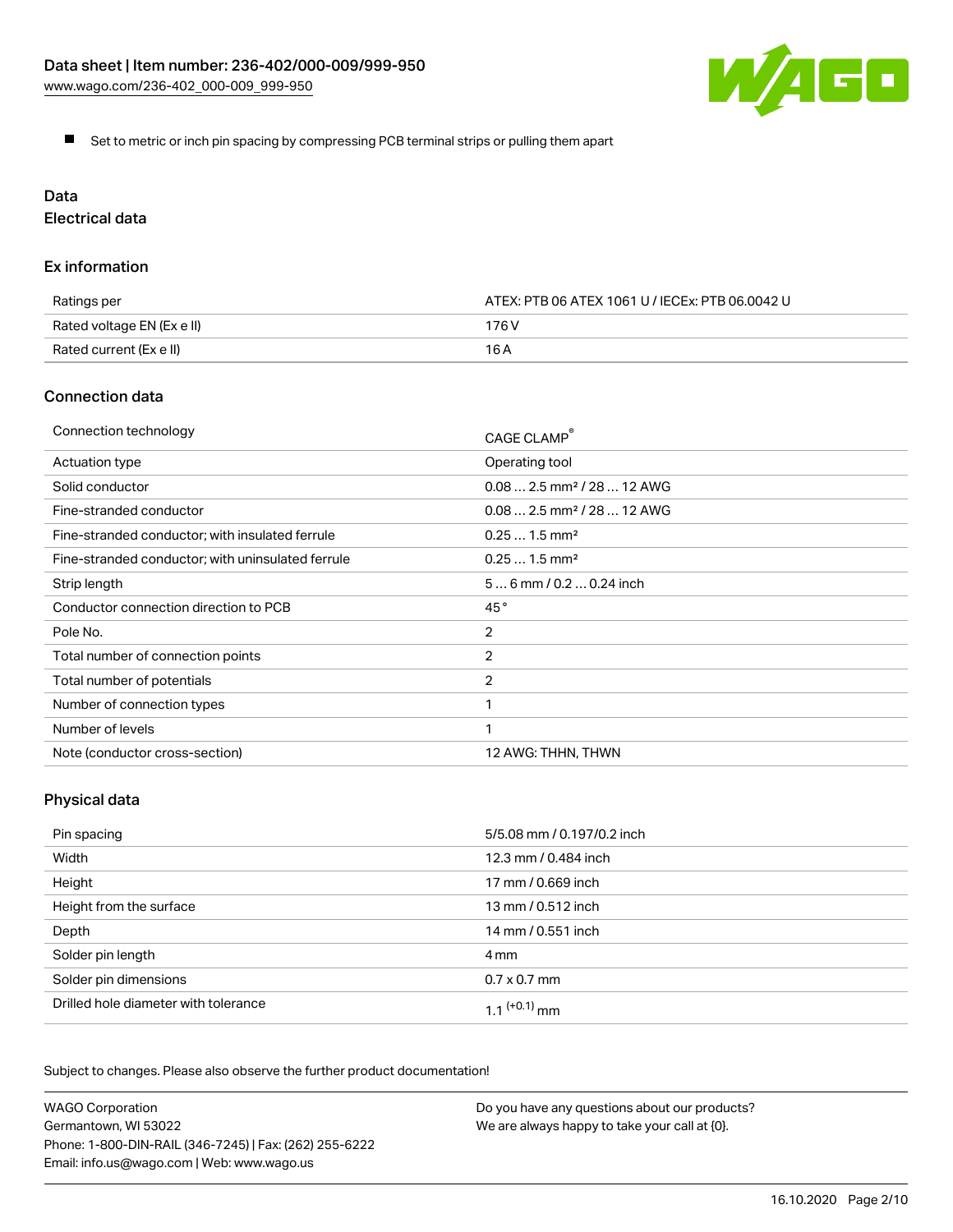

## PCB contact

| PCB contact                         | THT                                      |
|-------------------------------------|------------------------------------------|
| Solder pin arrangement              | over the entire terminal strip (in-line) |
| Number of solder pins per potential |                                          |

## Material Data

| Color                       | light gray                             |
|-----------------------------|----------------------------------------|
| Material group              |                                        |
| Insulation material         | Polyamide (PA66)                       |
| Flammability class per UL94 | V <sub>0</sub>                         |
| Clamping spring material    | Chrome nickel spring steel (CrNi)      |
| Contact material            | Electrolytic copper (E <sub>Cu</sub> ) |
| Contact plating             | tin-plated                             |
| Fire load                   | $0.028$ MJ                             |
| Weight                      | 1.9 <sub>g</sub>                       |

## Environmental Requirements

| Limit temperature range | $-60+105 °C$ |
|-------------------------|--------------|
|-------------------------|--------------|

## Commercial data

| Product Group         | 4 (Printed Circuit) |
|-----------------------|---------------------|
| Packaging type        | <b>BOX</b>          |
| Country of origin     | CН                  |
| <b>GTIN</b>           | 4044918768757       |
| Customs tariff number | 85369010000         |

## Approvals / Certificates

### Ex-Approvals

いへ

| Logo                      | Approval                                                     | <b>Additional Approval Text</b> | Certificate<br>name |
|---------------------------|--------------------------------------------------------------|---------------------------------|---------------------|
| $\boldsymbol{A}$ Exponent | <b>AEx</b><br>UL International Germany GmbH c/o Physikalisch | UL 60079                        | E185892<br>sec.3    |
|                           | Technische Bundesanstalt                                     |                                 |                     |
|                           | <b>ATEx</b>                                                  | EN 60079                        | PTB <sub>06</sub>   |
|                           | Physikalisch Technische Bundesanstalt (PTB)                  |                                 | Atex 1061           |
|                           |                                                              |                                 | $U$ (II 2 G Ex      |

Subject to changes. Please also observe the further product documentation!

| WAGO Corporation                                       | Do you have any questions about our products? |
|--------------------------------------------------------|-----------------------------------------------|
| Germantown, WI 53022                                   | We are always happy to take your call at {0}. |
| Phone: 1-800-DIN-RAIL (346-7245)   Fax: (262) 255-6222 |                                               |
| Email: info.us@wago.com   Web: www.wago.us             |                                               |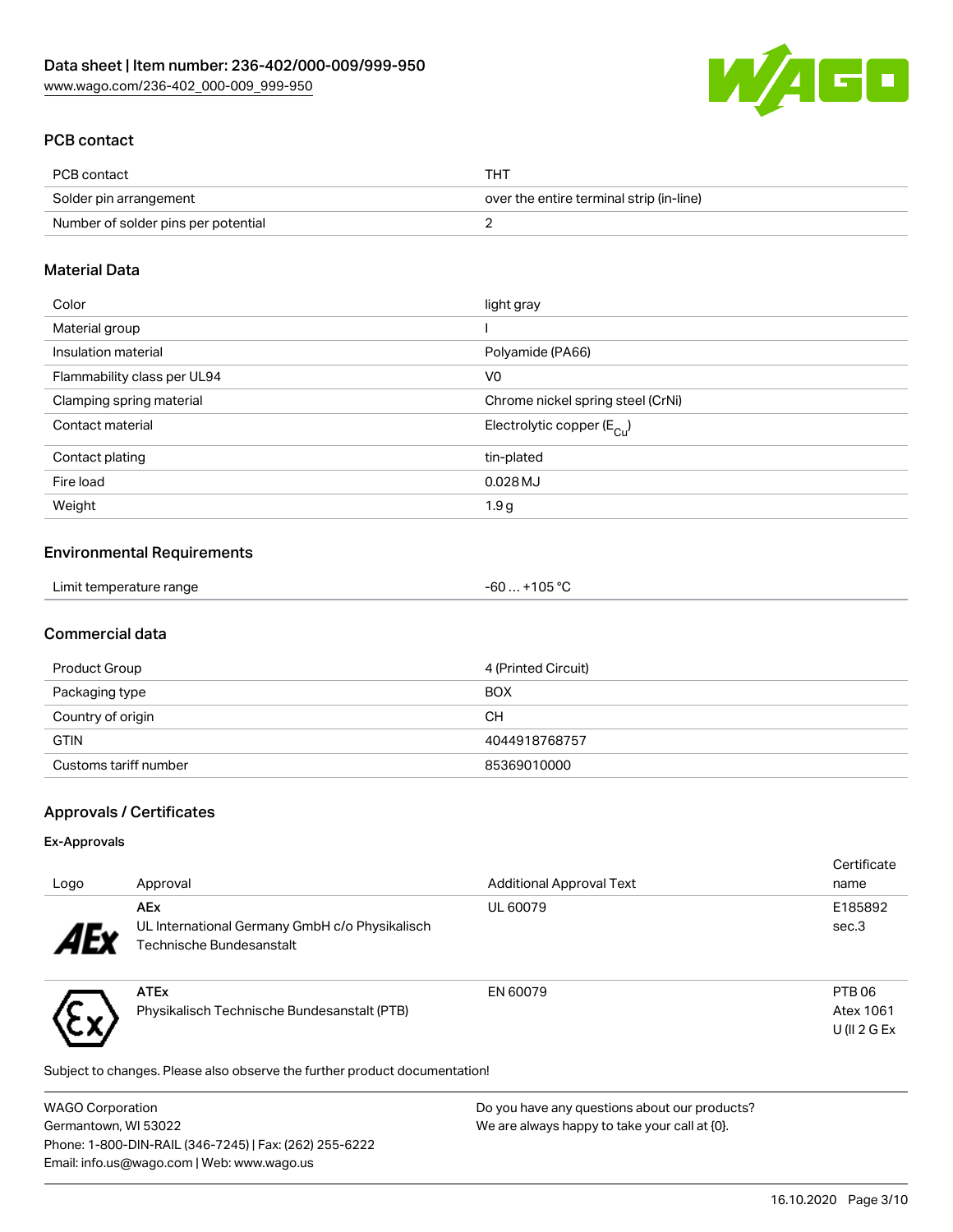

|               |                                                       |                                 | ell bzw. I<br>M2 Ex el)         |
|---------------|-------------------------------------------------------|---------------------------------|---------------------------------|
| <b>IECEx</b>  | <b>IECEX</b><br>Physikalisch Technische Bundesanstalt | IEC 60079                       | <b>IECEX PTB</b><br>06.0042U    |
|               | <b>Country specific Approvals</b>                     |                                 | Certificate                     |
| Logo          | Approval                                              | <b>Additional Approval Text</b> | name                            |
|               | <b>CSA</b><br>DEKRA Certification B.V.                | C22.2 No. 158                   | 1673957                         |
| <b>EAL EX</b> | EAC<br>Brjansker Zertifizierungsstelle                | TP TC 012/2011                  | RU C-DE.<br>AM02.B.<br>00127/19 |

## **Counterpart**

## Compatible products

| Marking accessories |                                                                                                                                                                                      |                                  |  |
|---------------------|--------------------------------------------------------------------------------------------------------------------------------------------------------------------------------------|----------------------------------|--|
|                     | Item no.: 210-332/500-202<br>Marking strips; as a DIN A4 sheet; MARKED; 1-16 (160x); Height of marker strip: 3 mm; Strip length 182<br>mm; Horizontal marking; Self-adhesive; white  | www.wago.com/210-332<br>/500-202 |  |
|                     | Item no.: 210-332/500-204<br>Marking strips; as a DIN A4 sheet; MARKED; 17-32 (160x); Height of marker strip: 3 mm; Strip length<br>182 mm; Horizontal marking; Self-adhesive; white | www.wago.com/210-332<br>/500-204 |  |
|                     | Item no.: 210-332/500-205<br>Marking strips; as a DIN A4 sheet; MARKED; 1-32 (80x); Height of marker strip: 3 mm; Strip length 182<br>mm; Horizontal marking; Self-adhesive; white   | www.wago.com/210-332<br>/500-205 |  |
|                     | Item no.: 210-332/500-206<br>Marking strips; as a DIN A4 sheet; MARKED; 33-48 (160x); Height of marker strip: 3 mm; Strip length<br>182 mm; Horizontal marking; Self-adhesive; white | www.wago.com/210-332<br>/500-206 |  |
|                     |                                                                                                                                                                                      |                                  |  |

### Item no.: 210-332/508-202

Subject to changes. Please also observe the further product documentation!

WAGO Corporation Germantown, WI 53022 Phone: 1-800-DIN-RAIL (346-7245) | Fax: (262) 255-6222 Email: info.us@wago.com | Web: www.wago.us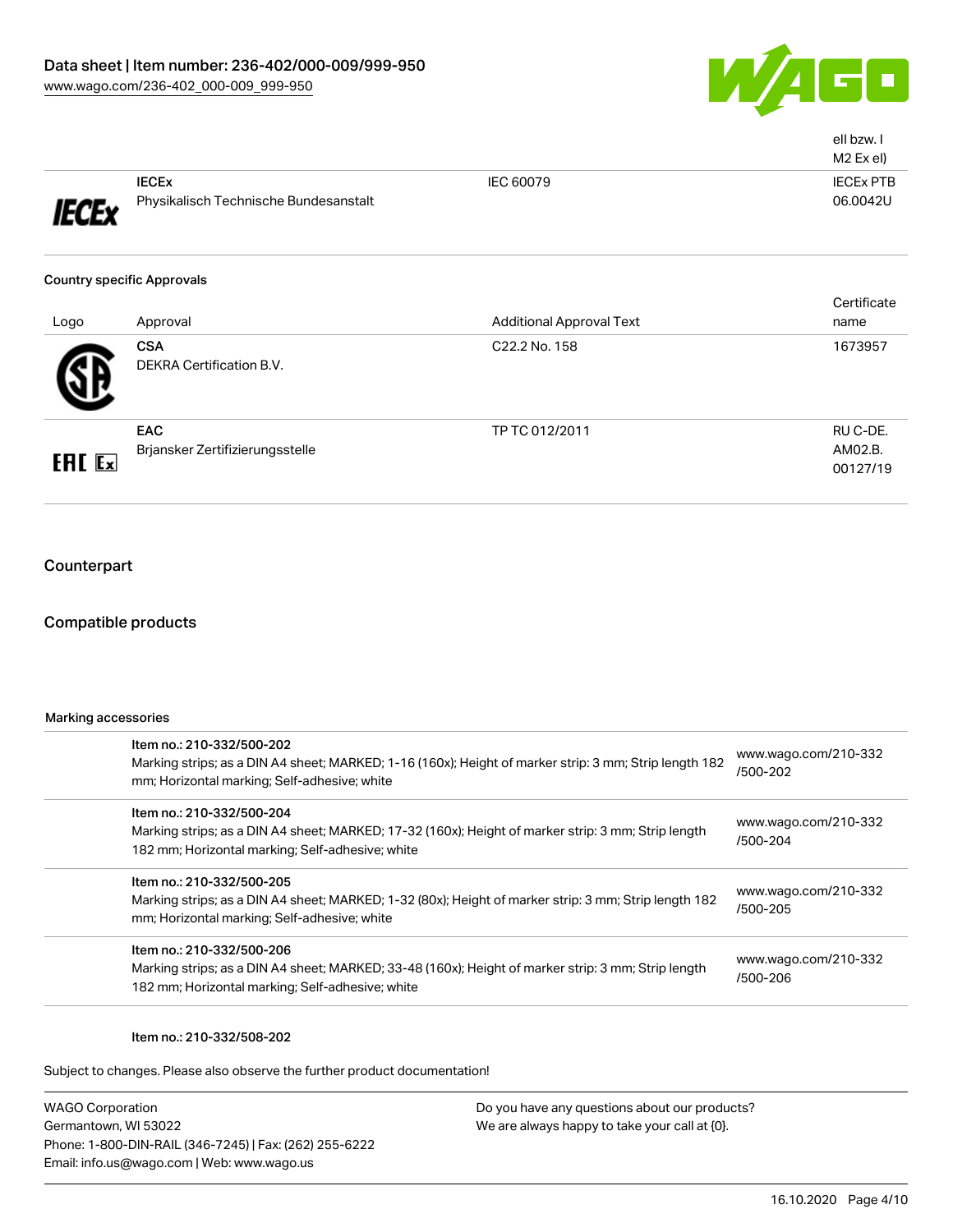[www.wago.com/236-402\\_000-009\\_999-950](http://www.wago.com/236-402_000-009_999-950)



|         | Marking strips; as a DIN A4 sheet; MARKED; 1-16 (160x); Height of marker strip: 3 mm; Strip length 182<br>mm; Horizontal marking; Self-adhesive; white                               | www.wago.com/210-332<br>/508-202 |
|---------|--------------------------------------------------------------------------------------------------------------------------------------------------------------------------------------|----------------------------------|
|         | Item no.: 210-332/508-204<br>Marking strips; as a DIN A4 sheet; MARKED; 17-32 (160x); Height of marker strip: 3 mm; Strip length<br>182 mm; Horizontal marking; Self-adhesive; white | www.wago.com/210-332<br>/508-204 |
|         | Item no.: 210-332/508-205<br>Marking strips; as a DIN A4 sheet; MARKED; 1-32 (80x); Height of marker strip: 3 mm; Strip length 182<br>mm; Horizontal marking; Self-adhesive; white   | www.wago.com/210-332<br>/508-205 |
|         | Item no.: 210-332/508-206<br>Marking strips; as a DIN A4 sheet; MARKED; 33-48 (160x); Height of marker strip: 3 mm; Strip length<br>182 mm; Horizontal marking; Self-adhesive; white | www.wago.com/210-332<br>/508-206 |
| tools   |                                                                                                                                                                                      |                                  |
|         | Item no.: 210-657<br>Operating tool; Blade: 3.5 x 0.5 mm; with a partially insulated shaft; short; multicoloured                                                                     | www.wago.com/210-657             |
|         | Item no.: 210-658<br>Operating tool; Blade: 3.5 x 0.5 mm; with a partially insulated shaft; angled; short; multicoloured                                                             | www.wago.com/210-658             |
|         | Item no.: 210-720<br>Operating tool; Blade: 3.5 x 0.5 mm; with a partially insulated shaft; multicoloured                                                                            | www.wago.com/210-720             |
|         | Item no.: 236-332<br>Operating tool; natural                                                                                                                                         | www.wago.com/236-332             |
|         | Item no.: 236-335<br>Operating tool; gray                                                                                                                                            | www.wago.com/236-335             |
| ferrule |                                                                                                                                                                                      |                                  |
|         | Item no.: 216-101<br>Ferrule; Sleeve for 0.5 mm <sup>2</sup> / AWG 22; uninsulated; electro-tin plated; silver-colored                                                               | www.wago.com/216-101             |
|         | Item no.: 216-102<br>Ferrule; Sleeve for 0.75 mm <sup>2</sup> / AWG 20; uninsulated; electro-tin plated; silver-colored                                                              | www.wago.com/216-102             |
| 163.7   | Item no.: 216-103<br>Ferrule; Sleeve for 1 mm <sup>2</sup> / AWG 18; uninsulated; electro-tin plated                                                                                 | www.wago.com/216-103             |
|         | Item no.: 216-104<br>Ferrule; Sleeve for 1.5 mm <sup>2</sup> / AWG 16; uninsulated; electro-tin plated; silver-colored                                                               | www.wago.com/216-104             |
|         | Item no.: 216-121<br>Ferrule; Sleeve for 0.5 mm <sup>2</sup> / AWG 22; uninsulated; electro-tin plated; silver-colored                                                               | www.wago.com/216-121             |
|         | Item no.: 216-122<br>Ferrule; Sleeve for 0.75 mm <sup>2</sup> / AWG 20; uninsulated; electro-tin plated; silver-colored                                                              | www.wago.com/216-122             |
|         | Item no.: 216-123<br>Ferrule; Sleeve for 1 mm <sup>2</sup> / AWG 18; uninsulated; electro-tin plated; silver-colored                                                                 | www.wago.com/216-123             |
|         | Subject to changes. Please also observe the further product documentation!                                                                                                           |                                  |

WAGO Corporation Germantown, WI 53022 Phone: 1-800-DIN-RAIL (346-7245) | Fax: (262) 255-6222 Email: info.us@wago.com | Web: www.wago.us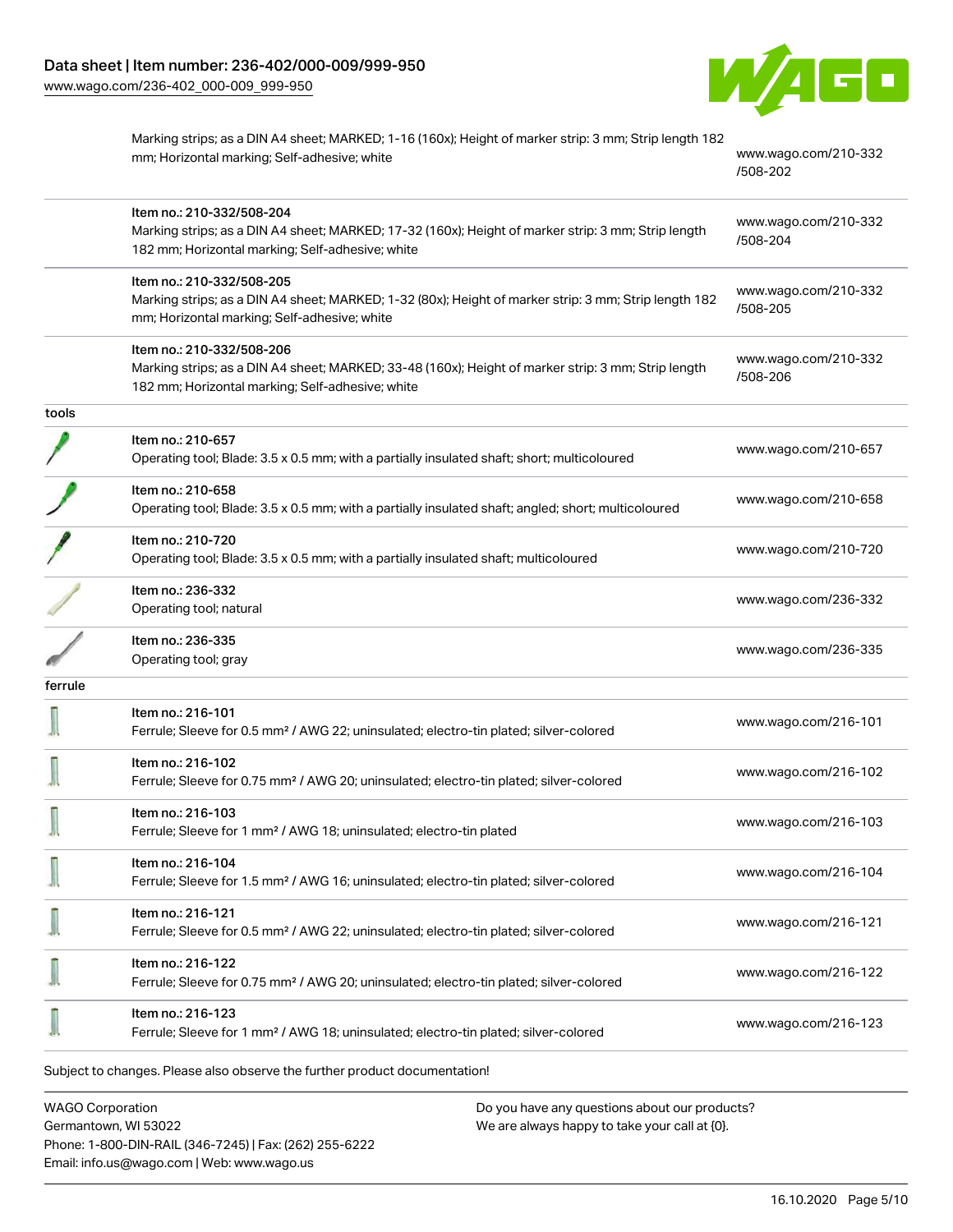## Data sheet | Item number: 236-402/000-009/999-950

[www.wago.com/236-402\\_000-009\\_999-950](http://www.wago.com/236-402_000-009_999-950)



| Item no.: 216-124                                                                                                                                                                                 |                      |  |
|---------------------------------------------------------------------------------------------------------------------------------------------------------------------------------------------------|----------------------|--|
| Ferrule; Sleeve for 1.5 mm <sup>2</sup> / AWG 16; uninsulated; electro-tin plated                                                                                                                 | www.wago.com/216-124 |  |
| Item no.: 216-131<br>Ferrule; Sleeve for 0.25 mm <sup>2</sup> / AWG 24; uninsulated; electro-tin plated; silver-colored                                                                           | www.wago.com/216-131 |  |
| Item no.: 216-132<br>Ferrule; Sleeve for 0.34 mm <sup>2</sup> / AWG 24; uninsulated; electro-tin plated                                                                                           | www.wago.com/216-132 |  |
| Item no.: 216-141<br>Ferrule; Sleeve for 0.5 mm <sup>2</sup> / 20 AWG; uninsulated; electro-tin plated; electrolytic copper; gastight<br>crimped; acc. to DIN 46228, Part 1/08.92                 | www.wago.com/216-141 |  |
| Item no.: 216-142<br>Ferrule; Sleeve for 0.75 mm <sup>2</sup> / 18 AWG; uninsulated; electro-tin plated; electrolytic copper; gastight<br>crimped; acc. to DIN 46228, Part 1/08.92                | www.wago.com/216-142 |  |
| Item no.: 216-143<br>Ferrule; Sleeve for 1 mm <sup>2</sup> / AWG 18; uninsulated; electro-tin plated; electrolytic copper; gastight<br>crimped; acc. to DIN 46228, Part 1/08.92                   | www.wago.com/216-143 |  |
| Item no.: 216-144<br>Ferrule; Sleeve for 1.5 mm <sup>2</sup> / AWG 16; uninsulated; electro-tin plated; electrolytic copper; gastight<br>crimped; acc. to DIN 46228, Part 1/08.92; silver-colored | www.wago.com/216-144 |  |
| Item no.: 216-151<br>Ferrule; Sleeve for 0.25 mm <sup>2</sup> / AWG 24; uninsulated; electro-tin plated                                                                                           | www.wago.com/216-151 |  |
| Item no.: 216-152<br>Ferrule; Sleeve for 0.34 mm <sup>2</sup> / AWG 24; uninsulated; electro-tin plated                                                                                           | www.wago.com/216-152 |  |
| Item no.: 216-201<br>Ferrule; Sleeve for 0.5 mm <sup>2</sup> / 20 AWG; insulated; electro-tin plated; white                                                                                       | www.wago.com/216-201 |  |
| Item no.: 216-202<br>Ferrule; Sleeve for 0.75 mm <sup>2</sup> / 18 AWG; insulated; electro-tin plated; gray                                                                                       | www.wago.com/216-202 |  |
| Item no.: 216-203<br>Ferrule; Sleeve for 1 mm <sup>2</sup> / AWG 18; insulated; electro-tin plated; red                                                                                           | www.wago.com/216-203 |  |
| Item no.: 216-204<br>Ferrule; Sleeve for 1.5 mm <sup>2</sup> / AWG 16; insulated; electro-tin plated; black                                                                                       | www.wago.com/216-204 |  |
| ltem no.: 216-221<br>Ferrule; Sleeve for 0.5 mm <sup>2</sup> / 20 AWG; insulated; electro-tin plated; white                                                                                       | www.wago.com/216-221 |  |
| Item no.: 216-222<br>Ferrule; Sleeve for 0.75 mm <sup>2</sup> / 18 AWG; insulated; electro-tin plated; gray                                                                                       | www.wago.com/216-222 |  |
| Item no.: 216-223<br>Ferrule; Sleeve for 1 mm <sup>2</sup> / AWG 18; insulated; electro-tin plated; red                                                                                           | www.wago.com/216-223 |  |
| Item no.: 216-224<br>Ferrule; Sleeve for 1.5 mm <sup>2</sup> / AWG 16; insulated; electro-tin plated; black                                                                                       | www.wago.com/216-224 |  |

Item no.: 216-241

Subject to changes. Please also observe the further product documentation!

WAGO Corporation Germantown, WI 53022 Phone: 1-800-DIN-RAIL (346-7245) | Fax: (262) 255-6222 Email: info.us@wago.com | Web: www.wago.us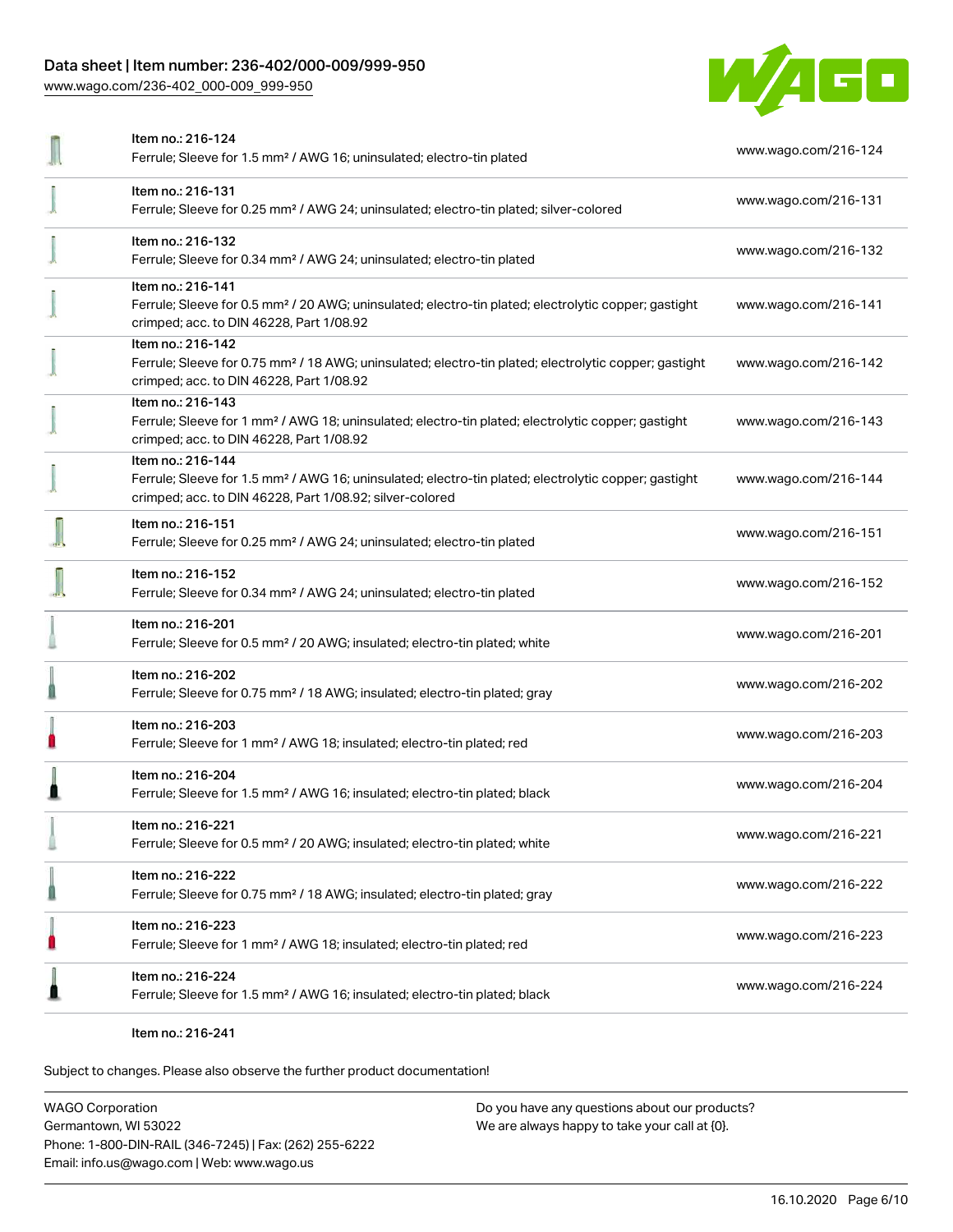## Data sheet | Item number: 236-402/000-009/999-950

[www.wago.com/236-402\\_000-009\\_999-950](http://www.wago.com/236-402_000-009_999-950)



|                               | Subject to changes. Please also observe the further product documentation!                                                                                                                              |               |                      |
|-------------------------------|---------------------------------------------------------------------------------------------------------------------------------------------------------------------------------------------------------|---------------|----------------------|
|                               | <b>Technical explanations</b><br>Apr 3, 2019                                                                                                                                                            | pdf<br>3.6 MB | Download             |
| <b>Additional Information</b> |                                                                                                                                                                                                         |               |                      |
| <b>Documentation</b>          |                                                                                                                                                                                                         |               |                      |
| <b>Downloads</b>              |                                                                                                                                                                                                         |               |                      |
|                               |                                                                                                                                                                                                         |               |                      |
|                               | Testing plug module with contact stud; Pin spacing 5.08 mm / 0.2 in; 2,50 mm <sup>2</sup> ; orange                                                                                                      |               | www.wago.com/231-128 |
|                               | Item no.: 231-128                                                                                                                                                                                       |               |                      |
|                               | Item no.: 231-127<br>Testing plug module with contact stud; for 236 Series; Pin spacing 5 mm / 0.197 in; 2,50 mm <sup>2</sup> ; gray                                                                    |               | www.wago.com/231-127 |
| check                         |                                                                                                                                                                                                         |               |                      |
|                               |                                                                                                                                                                                                         |               |                      |
|                               | Item no.: 216-322<br>Ferrule; Sleeve for 0.34 mm <sup>2</sup> / 22 AWG; insulated; electro-tin plated; green                                                                                            |               | www.wago.com/216-322 |
|                               | Item no.: 216-321<br>Ferrule; Sleeve for 0.25 mm <sup>2</sup> / AWG 24; insulated; electro-tin plated; yellow                                                                                           |               | www.wago.com/216-321 |
|                               | Item no.: 216-302<br>Ferrule; Sleeve for 0.34 mm <sup>2</sup> / 22 AWG; insulated; electro-tin plated; green                                                                                            |               | www.wago.com/216-302 |
|                               | Item no.: 216-301<br>Ferrule; Sleeve for 0.25 mm <sup>2</sup> / AWG 24; insulated; electro-tin plated; yellow                                                                                           |               | www.wago.com/216-301 |
|                               | Item no.: 216-284<br>Ferrule; Sleeve for 1.5 mm <sup>2</sup> / AWG 16; insulated; electro-tin plated; electrolytic copper; gastight<br>crimped; acc. to DIN 46228, Part 4/09.90; black                  |               | www.wago.com/216-284 |
|                               | Item no.: 216-264<br>Ferrule; Sleeve for 1.5 mm <sup>2</sup> / AWG 16; insulated; electro-tin plated; electrolytic copper; gastight<br>crimped; acc. to DIN 46228, Part 4/09.90; black                  |               | www.wago.com/216-264 |
|                               | Item no.: 216-263<br>Ferrule; Sleeve for 1 mm <sup>2</sup> / AWG 18; insulated; electro-tin plated; electrolytic copper; gastight crimped; www.wago.com/216-263<br>acc. to DIN 46228, Part 4/09.90; red |               |                      |
|                               | Item no.: 216-262<br>Ferrule; Sleeve for 0.75 mm <sup>2</sup> / 18 AWG; insulated; electro-tin plated; electrolytic copper; gastight<br>crimped; acc. to DIN 46228, Part 4/09.90; gray                  |               | www.wago.com/216-262 |
|                               | Item no.: 216-244<br>Ferrule; Sleeve for 1.5 mm <sup>2</sup> / AWG 16; insulated; electro-tin plated; electrolytic copper; gastight<br>crimped; acc. to DIN 46228, Part 4/09.90; black                  |               | www.wago.com/216-244 |
|                               | Item no.: 216-243<br>Ferrule; Sleeve for 1 mm <sup>2</sup> / AWG 18; insulated; electro-tin plated; electrolytic copper; gastight crimped; www.wago.com/216-243<br>acc. to DIN 46228, Part 4/09.90; red |               |                      |
|                               | Item no.: 216-242<br>Ferrule; Sleeve for 0.75 mm <sup>2</sup> / 18 AWG; insulated; electro-tin plated; electrolytic copper; gastight<br>crimped; acc. to DIN 46228, Part 4/09.90; gray                  |               | www.wago.com/216-242 |
|                               | Ferrule; Sleeve for 0.5 mm <sup>2</sup> / 20 AWG; insulated; electro-tin plated; electrolytic copper; gastight<br>crimped; acc. to DIN 46228, Part 4/09.90; white                                       |               | www.wago.com/216-241 |

WAGO Corporation Germantown, WI 53022 Phone: 1-800-DIN-RAIL (346-7245) | Fax: (262) 255-6222 Email: info.us@wago.com | Web: www.wago.us Do you have any questions about our products? We are always happy to take your call at {0}.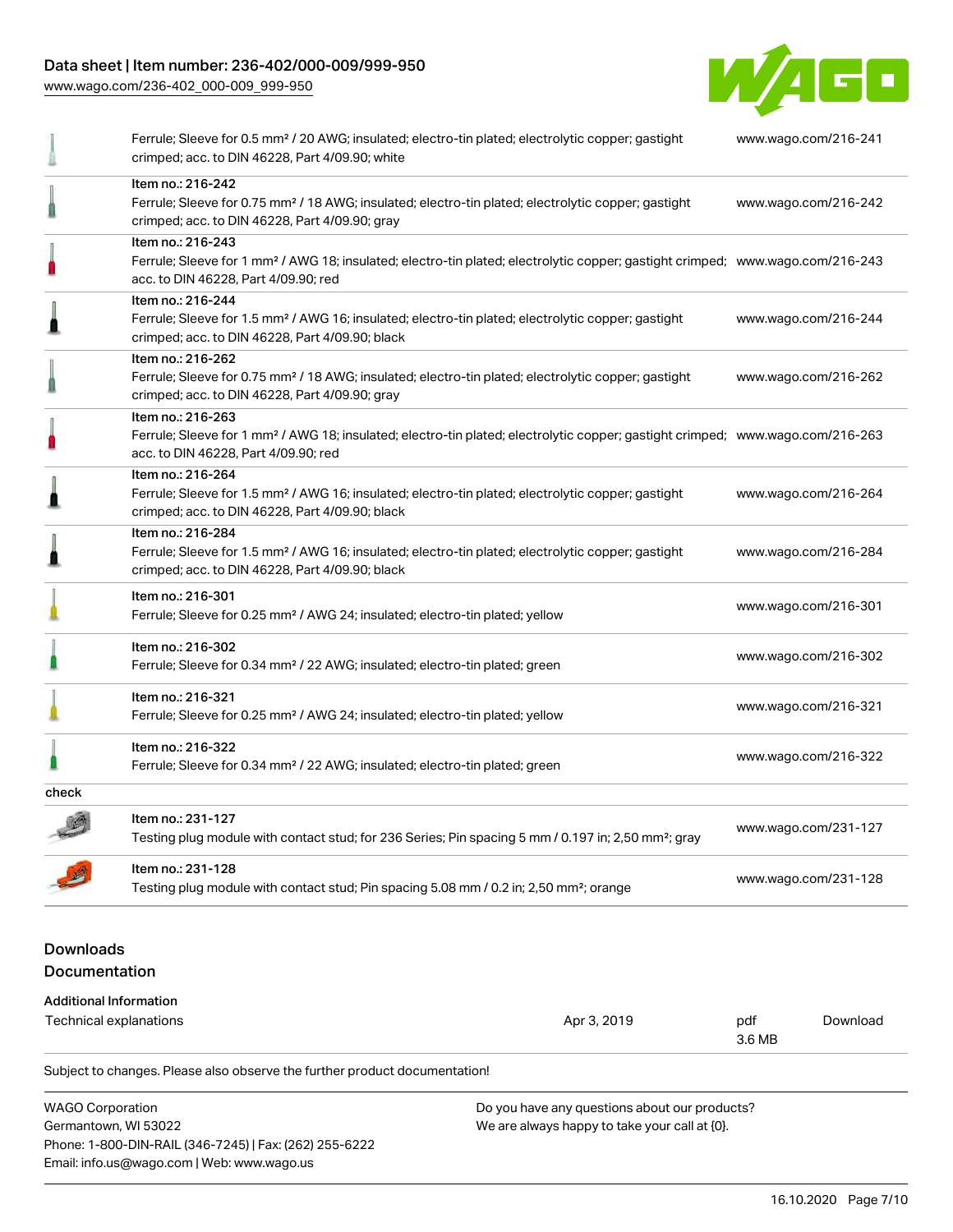

### CAD files

## CAE data

| EPLAN Data Portal 236-402/000-009/999-950                                                                                                                              |            | Download |
|------------------------------------------------------------------------------------------------------------------------------------------------------------------------|------------|----------|
| PCB Design                                                                                                                                                             |            |          |
| Symbol and Footprint 236-402/000-009/999-950                                                                                                                           | <b>URL</b> | Download |
| CAx data for your PCB design, consisting of "schematic symbols and PCB footprints",<br>allow easy integration of the WAGO component into your development environment. |            |          |
| Supported formats:                                                                                                                                                     |            |          |
| ш<br>Accel EDA 14 & 15                                                                                                                                                 |            |          |
| Altium 6 to current version                                                                                                                                            |            |          |
| ш<br>Cadence Allegro                                                                                                                                                   |            |          |
| DesignSpark                                                                                                                                                            |            |          |
| Eagle Libraries                                                                                                                                                        |            |          |
| KiCad                                                                                                                                                                  |            |          |
| П<br>Mentor Graphics BoardStation                                                                                                                                      |            |          |
| Ш<br>Mentor Graphics Design Architect                                                                                                                                  |            |          |
| ш<br>Mentor Graphics Design Expedition 99 and 2000                                                                                                                     |            |          |
| П<br>OrCAD 9.X PCB and Capture                                                                                                                                         |            |          |
| ш<br>PADS PowerPCB 3, 3.5, 4.X, and 5.X                                                                                                                                |            |          |
| ш<br>PADS PowerPCB and PowerLogic 3.0                                                                                                                                  |            |          |
| ш<br>PCAD 2000, 2001, 2002, 2004, and 2006                                                                                                                             |            |          |
| П<br>Pulsonix 8.5 or newer                                                                                                                                             |            |          |
| ш<br><b>STL</b>                                                                                                                                                        |            |          |
| П<br>3D STEP                                                                                                                                                           |            |          |
| ш<br><b>TARGET 3001!</b>                                                                                                                                               |            |          |
| Ш<br>View Logic ViewDraw                                                                                                                                               |            |          |
| Quadcept                                                                                                                                                               |            |          |
| Zuken CadStar 3 and 4<br>Ш                                                                                                                                             |            |          |
| Zuken CR-5000 and CR-8000<br>ш                                                                                                                                         |            |          |
| PCB Component Libraries (EDA), PCB CAD Library Ultra Librarian                                                                                                         |            |          |

Subject to changes. Please also observe the further product documentation!

WAGO Corporation Germantown, WI 53022 Phone: 1-800-DIN-RAIL (346-7245) | Fax: (262) 255-6222 Email: info.us@wago.com | Web: www.wago.us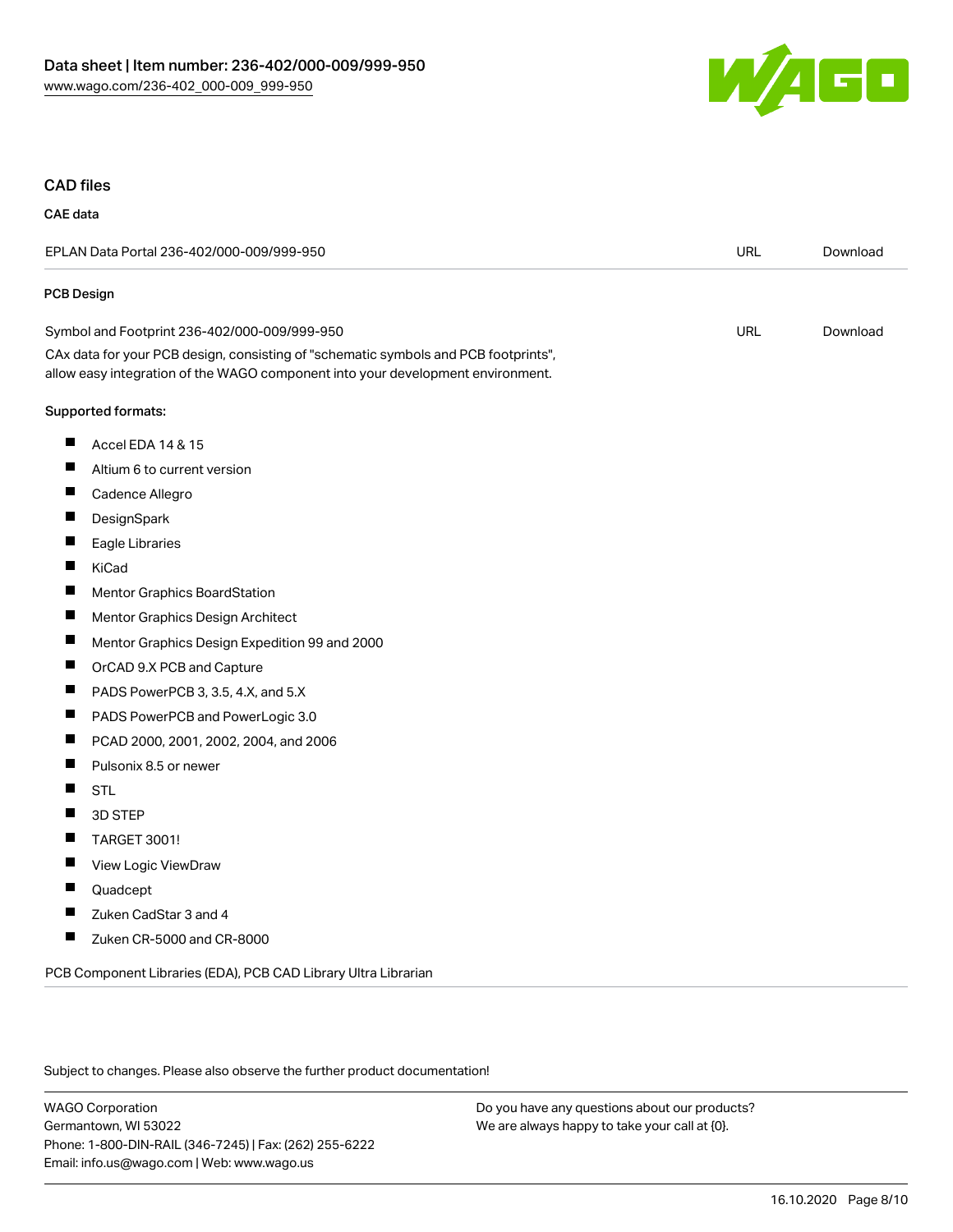

### Installation Notes

#### Conductor termination







screwdriver.



Inserting a conductor via 3.5 mm Inserting a conductor via operating tool.

Screwdriver actuation parallel to conductor entry.

Screwdriver actuation perpendicular to conductor entry.



Compared to standard screwdrivers, these operating tools are far more convenient for wiring PCB terminal strips at factory.

Installation

Subject to changes. Please also observe the further product documentation!

WAGO Corporation Germantown, WI 53022 Phone: 1-800-DIN-RAIL (346-7245) | Fax: (262) 255-6222 Email: info.us@wago.com | Web: www.wago.us